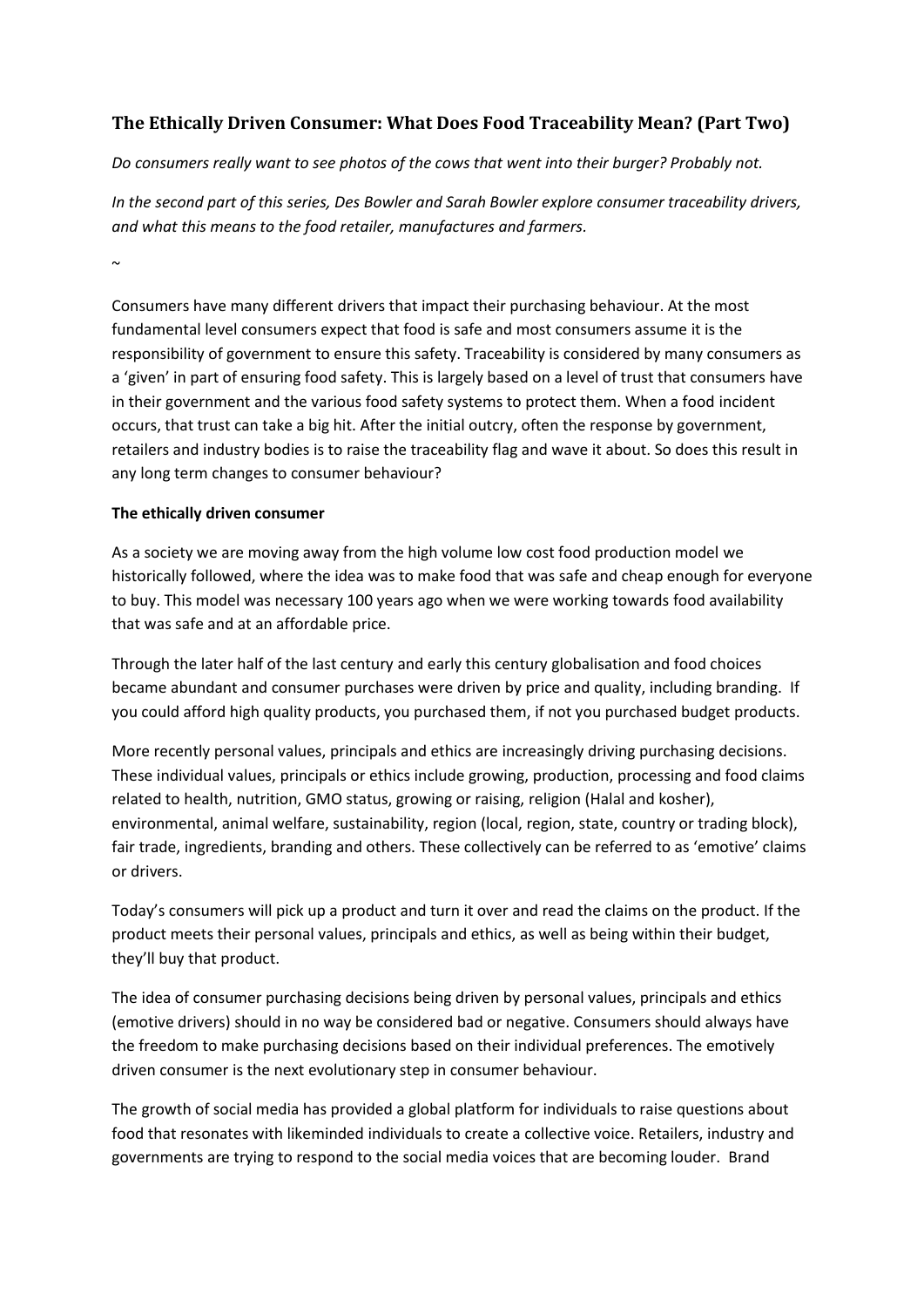owners want their respective product to be the one that is praised on social media, where demand is being driven by the many voices.

The results of the emotive drivers and the need to stand out from the crowd are smaller product volumes and a high amount of branding showing a range of emotive claims. Where once a manufacturer may have had a few brands for differentiation, today they may have many, each trying to appeal to a group of consumers with specific set of personal values, ethics and price range.

### **Traceability is an underpinning technology**

Traceability along the food supply chain is an underpinning tool for emotive product claims, truth in labelling as well as recall and other commercial activities, much like the humble bar code that is scanned at the point of sale. Consumers don't think twice about the barcode, they don't care how it works, they have no knowledge of the systems and technology that allow it to function. They only care when it does not scan. Consumers only need to care about traceability when something goes wrong. Traceability is a process for providing food supply chain transparency to consumers.

If a food can't be traced, it is hard to have confidence that the food is organic, GMO free, free range, sustainably farmed, grown in a specific region or district, grass feed, etc. Food traceability, supply chain transparency and truth in labelling are all closely related in the eyes of the consumer.

A lot of contradicting information is available about consumer demands for traceability. Some reports show a high percentage of consumers demanding various emotive claims for food products including unrealistic traceability demands. Do consumers really want to see photos on their phones of all the cows that went into the burger they're eating? Probably not. A more realistic measure of consumer behaviour is what shoppers actually buy in supermarkets. At one end of the meat section is the high value, organic, free range, sustainably farmed and fully traceable meat, and at the other is the budget unbranded meat.

It is important to be able to see through the hype related to the many different and competing drivers for food traceability and emotive claims. Enter any grocery store in Australia and you'll see most of the space is taken up by budget or everyday quality meat products, rather than products that have a large number of emotive claims. However, if we take this information to indicate consumers demand, we may be misled. It is important to measure how often this high value product is marked down for a quick sale as it approaches end of shelf life dates. Marked down products are an indication the store is over ordering products and this occurs when demand is driven by perception not true demand. Consumers will purchase high quality product when it is heavily discounted. The option to have a \$65/kilo steak tonight because it is half price today is very tempting. Poor understanding of real consumer demand where high value products are regularly heavily discounted will result in an increase in average prices in the long term. This is because the higher value products that can demonstrate meeting all the emotive claims cost more to source, process and package. This means that the average cost of production across all products must be higher.

The point is not to diminish the rights of consumers to purchase food that meets their expectation for emotive claims. If consumers want free range, organic, GMO free, grass feed, sustainably farmed product and are willing to pay a premium for that product, it should be available to them. What is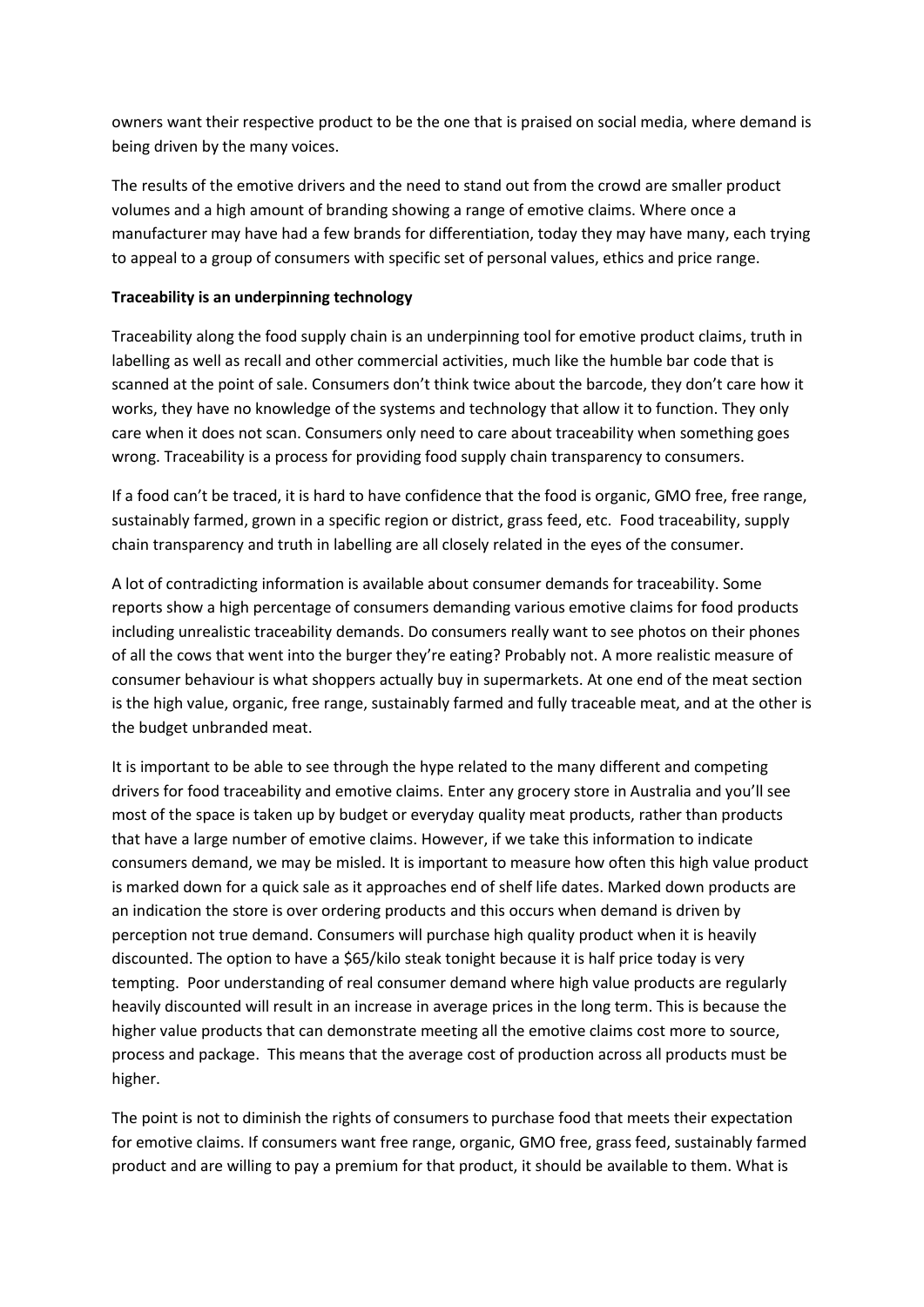important is to know the real demands for traceability and emotive product claims. It is necessary to implement programs and systems along a food supply chain based on actual demand rather than hype.

The traceability requirements for one food product are not the same as another food product. The level, complexity and cost should be matched to the expectations and demands of the consumer. All food must have some level of identification, systems and processes for traceability. The question is what level and complexity is right for a given food product.

#### **Traceability for consumers is not a technology question**

Over the last 25 years there have been many programs and projects come into existence to meet consumer traceability expectations and demands. Some have come and gone. Others continue to operate but have not been able to obtain the huge traceability market that we continue to hear is being demanded by consumers.

In the early 2000s there was a meat substitute scandal exposed in Japan. High value Japanese grown beef was being substituted with imported beef. Consumers were outraged, confidence in beef fell, industry and government had to respond. The government implemented a program where all retail packs of Japanese grown beef cuts must show a website address and a unique traceability number. When the program was launched the number of hits was large, within 2 years the number of searches fell of a very low level. In 2019 the system is still working and available for use. So why don't consumers use the system? Because consumers consider traceability inherent in the product, they trust the government to ensure there is truth in labelling, the food is safe and the claims are substantiated.

Every year there are news articles about the latest technology to finally overcome the traceability crisis. It seems we are all doomed to failure as these headlines have happened for 25 years, but still consumers are told that we have a traceability crisis. In 2018 and 2019 blockchain is the new shiny bauble for traceability systems. The media presents article after article about blockchain and how it will solve all the food traceability problems of the world, and that the large food corporations are spending big on blockchain. This level of hype is almost word for word the same as it was 15 years ago when RFID was rolled out. The media claimed RFID was technology that would revolutionise consumer traceability. Every product would have a unique RFID embed in the product or packaging; every product could be traced from origin through to consumer. The headlines at the time claimed the big corporation were spending huge sums of money implementing RFID through their supply chains. Traceability had finally arrived to save the consumer. Since then RFID has found its niche delivering the right amount of traceability for the right price for the right products. It did not solve the consumer traceability crisis, neither will blockchain.

#### **What happens when it all goes wrong?**

Most consumers do not realise that every day there are food recalls. There are many reasons for these recalls. Sometimes the recall is for labelling errors, other times it is due to a potential food safety risk. Even a very small risk can trigger a recall.

Every year or so there is a high profile food recall. The US romaine lettuce recall (late 2018/ early 2019) was a very high profile event in the US. The size and complexity of the romaine lettuce supply